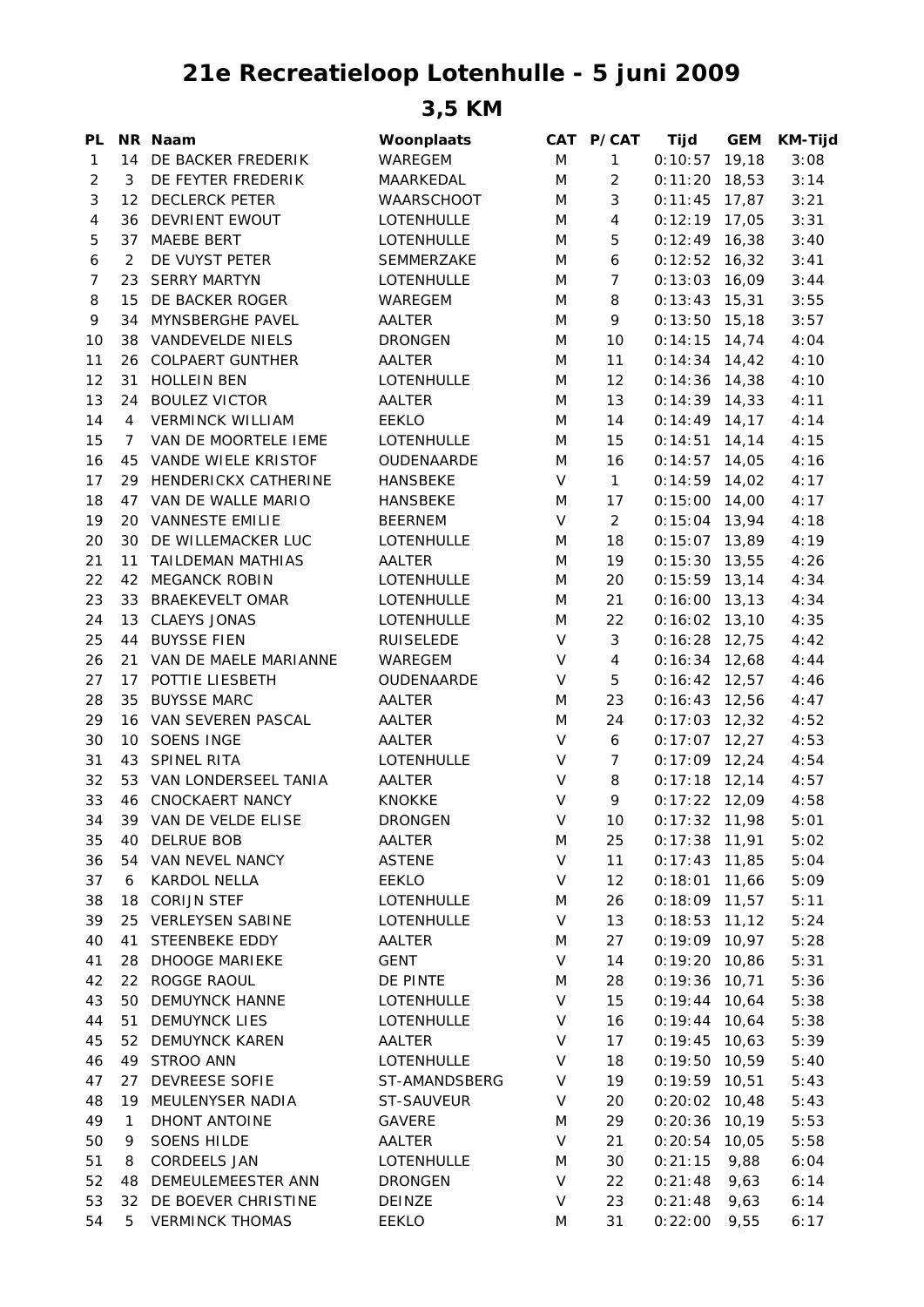## **21e Recreatieloop Lotenhulle - 5 juni 2009**

**8,3 KM**

| PL | NR Naam                    | Woonplaats         |        | CAT P/CAT      | Tijd            | <b>GEM</b> | <b>KM-Tijd</b> |
|----|----------------------------|--------------------|--------|----------------|-----------------|------------|----------------|
| 1  | 207 RUL KRISTOF            | DEINZE             | M      | $\mathbf{1}$   | $0:28:20$ 17,58 |            | 3:25           |
| 2  | 208 SWINNEN JEROEN         | <b>BREDENE</b>     | M      | 2              | $0:28:28$ 17,49 |            | 3:26           |
| 3  | 266 VANNESTE JOHN          | <b>BAVIKHOVE</b>   | M      | 3              | $0:29:18$ 17,00 |            | 3:32           |
| 4  | 201 DE PAERMENTIER FILIP   | <b>KRUISHOUTEM</b> | M      | 4              | $0:29:37$ 16,81 |            | 3:34           |
| 5  | 251 VAN CAUWENBERGHE FILIP | DEINZE             | M      | 5              | $0:29:41$ 16,78 |            | 3:35           |
| 6  | 215 BONAMI HANNES          | AALTER             | M      | 6              | $0:30:15$ 16,46 |            | 3:39           |
| 7  | 206 BONNE EDDY             | AALTER             | M      | 7              | $0:30:19$ 16,43 |            | 3:39           |
| 8  | 209 LAMONT KURT            | DEINZE             | M      | 8              | $0:30:52$ 16,13 |            | 3:43           |
| 9  | 202 MOERAERT STEVEN        | DEINZE             | M      | 9              | $0:31:13$ 15,95 |            | 3:46           |
| 10 | 240 VANBELLEGHEM JOHAN     | NAZARETH           | M      | 10             | $0:31:39$ 15,73 |            | 3:49           |
| 11 | 230 EECKMAN FRANKIE        | <b>GENT</b>        | M      | 11             | $0:31:51$ 15,64 |            | 3:50           |
| 12 | 224 VAN DEN HEEDE CHRIS    | <b>DENTERGEM</b>   | M      | 12             | $0:32:58$ 15,11 |            | 3:58           |
| 13 | 235 PIETERS JANEZ          | DEINZE             | M      | 13             | $0:33:15$ 14,98 |            | 4:00           |
| 14 | 227 MARLIER CHRIS          | <b>DEINZE</b>      | M      | 14             | $0:33:35$ 14,83 |            | 4:03           |
| 15 | 213 D'HAENE THIERRY        | NAZARETH           | M      | 15             | $0:33:39$ 14,80 |            | 4:03           |
| 16 | 212 BAUWENS CHRISTOPHE     | AALTER             | M      | 16             | $0:34:29$ 14,44 |            | 4:09           |
| 17 | 265 SERCU JEANNICK         | <b>GENT</b>        | M      | 17             | $0:34:32$ 14,42 |            | 4:10           |
| 18 | 203 VAN AUTREVE NELE       | DEINZE             | $\vee$ | $\mathbf{1}$   | $0:34:36$ 14,39 |            | 4:10           |
| 19 | 228 MAEBE FILIP            | DEINZE             | M      | 18             | $0:34:56$ 14,26 |            | 4:13           |
| 20 | 200 TIMMERMANS VERONIQUE   | <b>ASTENE</b>      | V      | $\overline{2}$ | $0:35:24$ 14,07 |            | 4:16           |
| 21 | 222 STEYAERT JAN           | AALTER             | M      | 19             | $0:35:28$ 14,04 |            | 4:16           |
| 22 | 260 BAERT FILIP            | <b>DRONGEN</b>     | M      | 20             | $0:35:53$ 13,88 |            | 4:19           |
| 23 | 221 LOCY DANNY             | AALTER             | M      | 21             | $0:36:01$ 13,83 |            | 4:20           |
| 24 | 229 BULTYNCK STANY         | ZOMERGEM           | M      | 22             | $0:36:10$ 13,77 |            | 4:21           |
| 25 | 256 DENOULET WARD          | AALTER             | M      | 23             | $0:36:24$ 13,68 |            | 4:23           |
| 26 | 259 SUCAET KOEN            | AALTER             | M      | 24             | $0:36:33$ 13,63 |            | 4:24           |
| 27 | 272 VAN OOSTENDE OLIVIER   | <b>ZINGEM</b>      | M      | 25             | $0:36:35$ 13,61 |            | 4:24           |
| 28 | 204 SCHOCKAERT MARIO       | WETTEREN           | M      | 26             | $0:36:57$ 13,48 |            | 4:27           |
| 29 | 243 DE ROCKER TIM          | AALTER             | M      | 27             | $0:37:50$ 13,16 |            | 4:33           |
| 30 | 234 FOUQUET PHILIPPE       | AALTER             | M      | 28             | $0:38:06$ 13,07 |            | 4:35           |
| 31 | 231 VANKERREBROECK RITA    | DEINZE             | V      | 3              | $0:38:10$ 13,05 |            | 4:36           |
|    | 32 226 ROGGHE CHRIS        | DEINZE             | V      | 4              | $0:39:06$ 12,74 |            | 4:43           |
| 33 | 267 VANHAESEBROECK HENK    | <b>ZULTE</b>       | M      | 29             | $0:39:25$ 12,63 |            | 4:45           |
| 34 | 247 WILLEMYNS FERNAND      | NAZARETH           | M      | 30             | $0:40:01$ 12,44 |            | 4:49           |
| 35 | 271 BOONE LUC              | NAZARETH           | M      | 31             | $0:40:12$ 12,39 |            | 4:51           |
| 36 | 250 DHONT RUBIN            | SINT-LAUREINS      | M      | 32             | $0:40:34$ 12,28 |            | 4:53           |
| 37 | 217 DHONDT JOHN            | AALTER             | M      | 33             | $0:40:38$ 12,26 |            | 4:54           |
| 38 | 255 NOTEBAERT PETER        | <b>TIEGEM</b>      | M      | 34             | $0:40:49$ 12,20 |            | 4:55           |
| 39 | 242 COLPAERT PHILIPPE      | AALTER             | M      | 35             | $0:40:56$ 12,17 |            | 4:56           |
| 40 | 218 COLPAERT EDDY          | AALTER             | M      | 36             | $0:41:00$ 12,15 |            | 4:56           |
| 41 | 239 SNOECK NANCY           | AALTER             | V      | 5              | $0:41:04$ 12,13 |            | 4:57           |
| 42 | 248 WILLE LUC              | ZOMERGEM           | M      | 37             | $0:41:07$ 12,11 |            | 4:57           |
| 43 | 270 DE MAN MATS            | <b>ASTENE</b>      | M      | 38             | $0:41:10$ 12,10 |            | 4:58           |
| 44 | 269 DE MAN MARIO           | <b>ASTENE</b>      | M      | 39             | $0:41:37$ 11,97 |            | 5:01           |
| 45 | 263 PILLE LIENDA           | <b>URSEL</b>       | V      | 6              | $0:41:48$ 11,91 |            | 5:02           |
| 46 | 210 VAN HOLDERBEKE JOSE    | MELSEN             | M      | 40             | $0:41:58$ 11,87 |            | 5:03           |
| 47 | 264 REYSERHOVE KOEN        | AALTER             | M      | 41             | $0:42:03$ 11,84 |            | 5:04           |
| 48 | 223 DE BROUWER BRECHT      | AALTER             | M      | 42             | $0:42:15$ 11,79 |            | 5:05           |
| 49 | 261 DEMUYNCK FILIP         | LOTENHULLE         | M      | 43             | $0:42:21$ 11,76 |            | 5:06           |
| 50 | 216 STANDAERT LUC          | AALTER             | M      | 44             | $0:42:29$ 11,72 |            | 5:07           |
| 51 | 205 VINCENT KURT           | ZEVEREN            | M      | 45             | $0:42:48$ 11,64 |            | 5:09           |
|    |                            |                    |        |                |                 |            |                |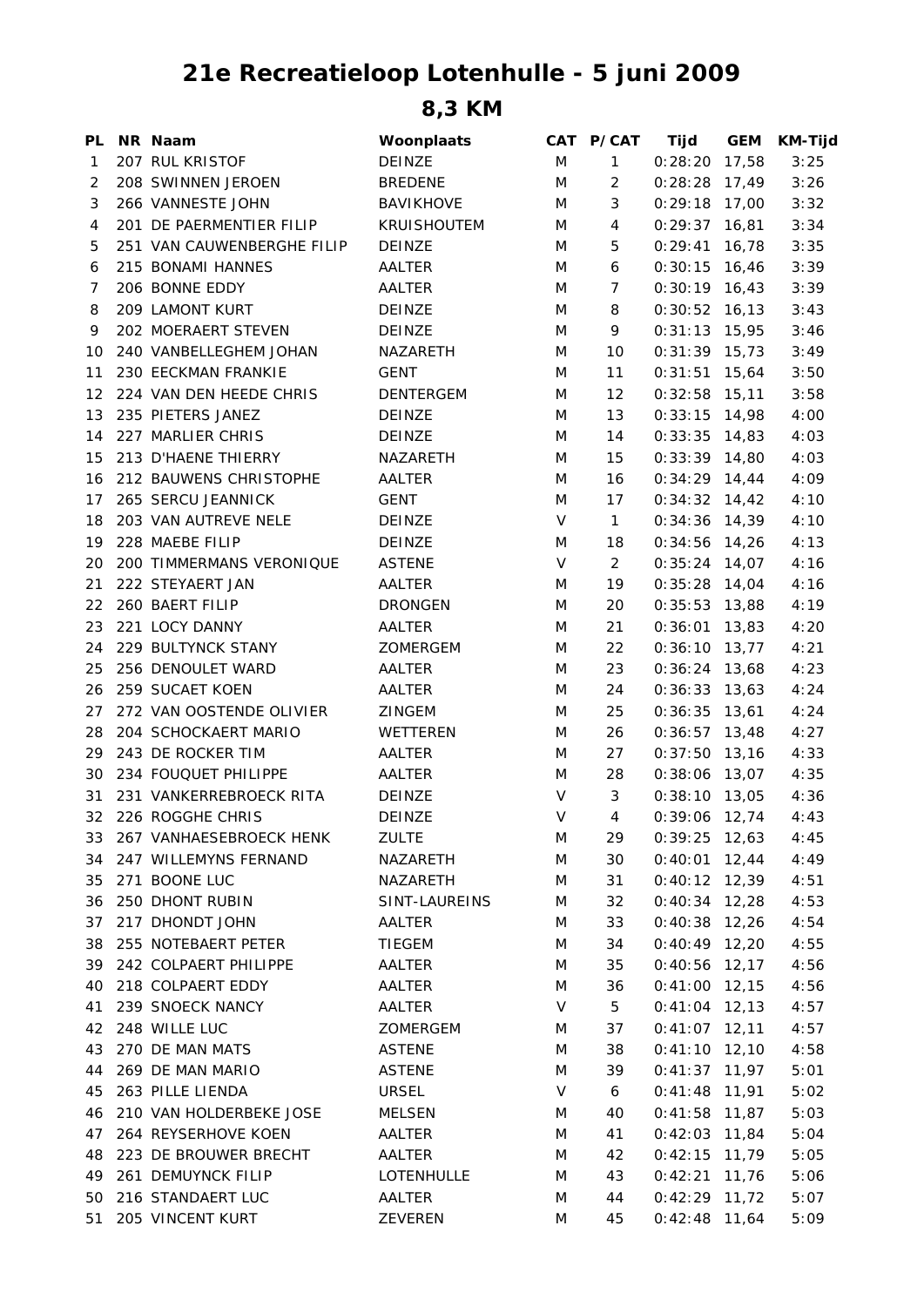| PL. | NR Naam                   | Woonplaats         |        | CAT P/CAT   | Tijd            | <b>GEM</b> | <b>KM-Tijd</b> |
|-----|---------------------------|--------------------|--------|-------------|-----------------|------------|----------------|
| 52  | 220 VERHEGGE JOHAN        | <b>KNESSELARE</b>  | M      | 46          | 0:43:39         | 11,41      | 5:16           |
| 53  | 246 SIERENS EVY           | <b>MALDEGEM</b>    | V      | $7^{\circ}$ | $0:43:45$ 11,38 |            | 5:16           |
| 54  | 219 WANNEYN MAARTEN       | <b>GENT</b>        | M      | 47          | $0:43:48$ 11,37 |            | 5:17           |
| 55  | 258 SPINEL LEA            | AALTER             | $\vee$ | 8           | $0:44:19$ 11,24 |            | 5:20           |
| 56  | 268 VAN PARIJS FILIP      | AALTER             | M      | 48          | $0:44:21$ 11,23 |            | 5:21           |
| 57  | 211 DE MAEGHT PATRICK     | <b>KNESSELARE</b>  | M      | 49          | $0:44:58$ 11,07 |            | 5:25           |
| 58  | 214 FEYS CHRISTOPHE       | AALTER             | M      | 50          | $0:46:22$ 10,74 |            | 5:35           |
| 59  | 249 DE CRAMER INGRID      | LOTENHULLE         | V      | 9           | 0:46:31         | 10,71      | 5:36           |
| 60  | 232 VAN HULLE SOFIE       | <b>ZOMERGEM</b>    | V      | 10          | $0:46:38$ 10,68 |            | 5:37           |
| 61  | 233 HUYGHE BART           | <b>ZOMERGEM</b>    | M      | 51          | $0:46:40$ 10,67 |            | 5:37           |
| 62  | 262 STROOR PETER          | <b>WESTREM</b>     | M      | 52          | $0:47:07$ 10,57 |            | 5:41           |
| 63  | 257 BRAECKMAN PATRICIA    | <b>KRUISHOUTEM</b> | V      | 11          | $0:47:18$ 10,53 |            | 5:42           |
| 64  | 244 PIETERS CINDY         | AALTER             | V      | 12          | 0:48:17         | 10.31      | 5:49           |
| 65  | 245 DECEUNINCK ANN        | AALTER             | V      | 13          | $0:48:19$ 10,31 |            | 5:49           |
| 66  | 238 VERSLUYS ILSE         | <b>MALDEGEM</b>    | V      | 14          | 0:48:28         | 10,28      | 5:50           |
| 67  | 273 MATHYS ANTOINE        | <b>ZEVERGEM</b>    | M      | 53          | 0:49:48         | 10.00      | 6:00           |
| 68  | 254 COBBAERT BRIGITTE     | <b>OOSTERZELE</b>  | V      | 15          | 0:50:01         | 9,96       | 6:02           |
| 69  | 225 VAN YPEREN EVI        | <b>DEINZE</b>      | V      | 16          | 0:50:31         | 9,86       | 6:05           |
| 70  | 241 DEWITTE HEIDI         | <b>BRUGGE</b>      | V      | 17          | 0:50:32         | 9,85       | 6:05           |
| 71  | 237 THEERLYNCK EMELY      | <b>GENTBRUGGE</b>  | $\vee$ | 18          | 0:51:37         | 9,65       | 6:13           |
| 72  | 252 DEPAEPE SABRINA       | <b>ZWALM</b>       | $\vee$ | 19          | 0:52:07         | 9,56       | 6:17           |
| 73  | 253 BARBAIX SYLVIE        | AALTER             | V      | 20          | 0:52:08         | 9,55       | 6:17           |
|     | 74 236 VAN ROOSBROECK EVI | LAARNE             | $\vee$ | 21          | 0:53:35         | 9.29       | 6:27           |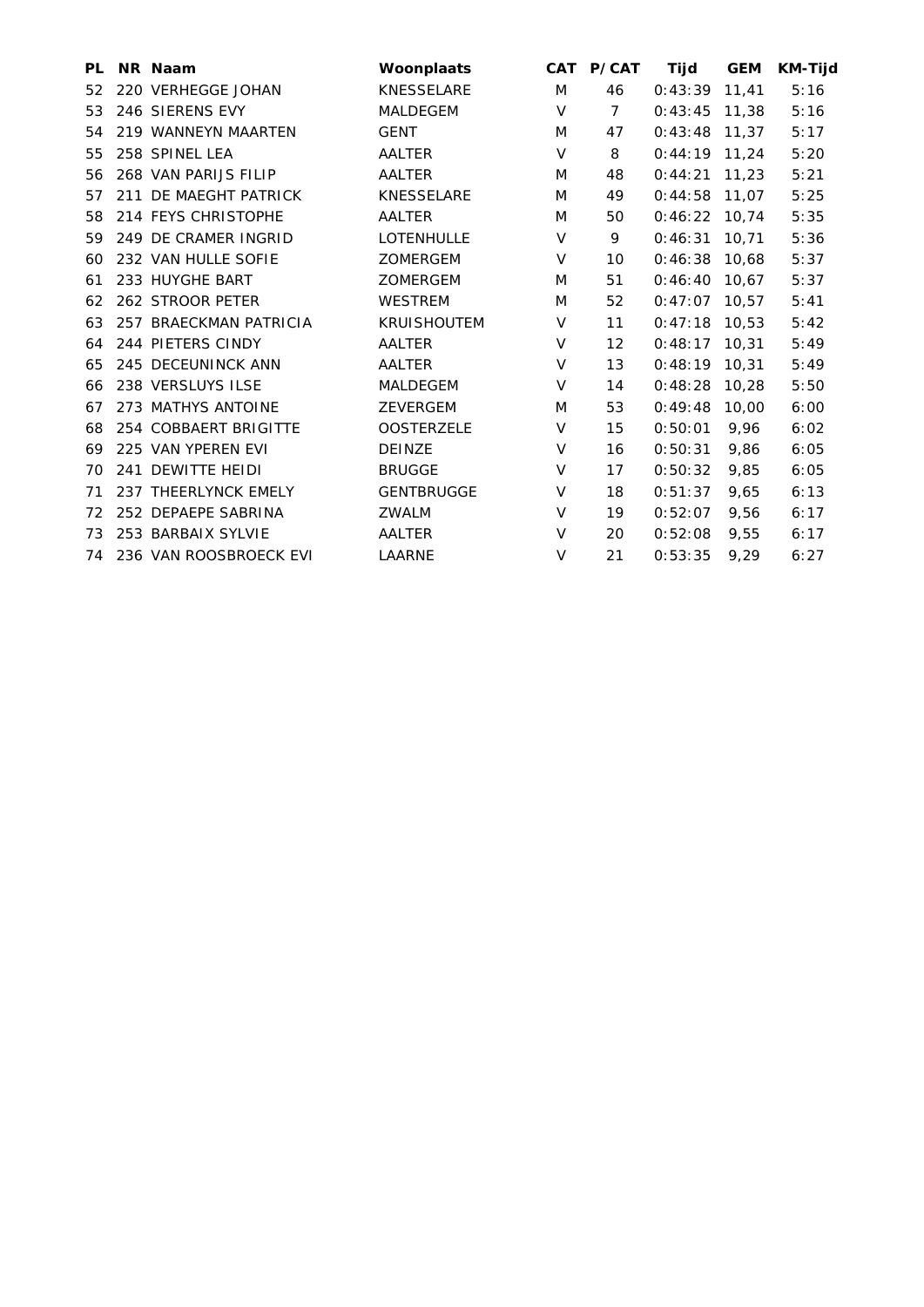## **21e Recreatieloop Lotenhulle - 5 juni 2009**

**21,3 KM**

| PL | NR Naam                     | Woonplaats        |   | CAT P/CAT      | Tijd              | <b>GEM</b> | <b>KM-Tijd</b> |
|----|-----------------------------|-------------------|---|----------------|-------------------|------------|----------------|
| 1  | 414 DE GROVE BART           | WETTEREN          | M | $\mathbf{1}$   | 1:17:01           | 16,59      | 3:37           |
| 2  | 410 VANHAEVERBEKE KURT      | <b>EVERGEM</b>    | M | $\overline{2}$ | $1:17:28$ 16,50   |            | 3:38           |
| 3  | 425 ROS NICO                | WAARSCHOOT        | M | 3              | $1:20:26$ 15,89   |            | 3:47           |
| 4  | 430 DE BAETS CHRISTOPHE     | <b>TIELT</b>      | M | 4              | $1:20:41$ 15,84   |            | 3:47           |
| 5  | 423 BLANCKE KRISTOF         | TIELT             | M | 5              | $1:21:56$ 15,60   |            | 3:51           |
| 6  | 448 VANDEVOORDE OLIVIER     | ST-MARTENS-LATEM  | M | 6              | $1:22:25$ 15,51   |            | 3:52           |
| 7  | 435 VERSTRAETE NICO         | <b>WAARSCHOOT</b> | M | $\overline{7}$ | $1:22:34$ 15,48   |            | 3:53           |
| 8  | 400 VAN BRUWAENE RUDI       | <b>TIELT</b>      | M | 8              | $1:22:58$ 15,40   |            | 3:54           |
| 9  | 442 LENAERS CLINT           | <b>OOSTENDE</b>   | M | 9              | $1:24:06$ 15,20   |            | 3:57           |
| 10 | 453 GEYSEN GUNTHER          | AALTER            | M | 10             | $1:24:59$ 15,04   |            | 3:59           |
| 11 | 433 VANDERBEKE RIK          | LOTENHULLE        | M | 11             | $1:26:57$ 14,70   |            | 4:05           |
| 12 | 477 CAUWELS ANJE            | MERELBEKE         | V | $\mathbf{1}$   | $1:27:38$ 14,58   |            | 4:07           |
| 13 | 413 WILLE LIEVEN            | <b>ARDOOIE</b>    | M | 12             | $1:27:49$ 14,55   |            | 4:07           |
| 14 | 424 PICAVET RIK             | <b>OLSENE</b>     | M | 13             | $1:27:51$ 14,55   |            | 4:07           |
| 15 | 466 ROEYGENS JOHAN          | AALTER            | M | 14             | $1:28:16$ 14,48   |            | 4:09           |
| 16 | 404 DEPLAE GINO             | ROESELARE         | M | 15             | $1:28:27$ 14,45   |            | 4:09           |
| 17 | 428 DE CLERCQ NICO          | <b>ZINGEM</b>     | M | 16             | $1:28:38$ 14,42   |            | 4:10           |
| 18 | 476 VAN HOOREWEGHE TONNY    | <b>URSEL</b>      | M | 17             | $1:28:41$ 14,41   |            | 4:10           |
| 19 | 438 VAN DER HEYDEN JAN      | <b>OOSTERZELE</b> | M | 18             | $1:29:47$ 14,23   |            | 4:13           |
| 20 | 454 DEWILDE ERIC            | VARSENARE         | M | 19             | $1:29:50$ 14,23   |            | 4:13           |
| 21 | <b>461 TAGHON KURT</b>      | ZOMERGEM          | M | 20             | $1:30:13$ $14,17$ |            | 4:14           |
| 22 | 462 ROTS LIEVEN             | <b>BOTTELARE</b>  | M | 21             | $1:30:40$ 14,10   |            | 4:15           |
| 23 | 456 AMELOOT NATHALIE        | <b>LOTENHULLE</b> | V | $\overline{2}$ | $1:31:39$ 13,94   |            | 4:18           |
| 24 | 416 DE VRIEZE LUC           | DEINZE            | M | 22             | $1:31:46$ 13,93   |            | 4:18           |
| 25 | 446 VANDERSTRAETEN ANTOINE  | ASPER             | M | 23             | $1:32:02$ 13,89   |            | 4:19           |
| 26 | 452 VERHELST MICHEL         | KNESSELARE        | M | 24             | $1:32:50$ 13,77   |            | 4:22           |
| 27 | 441 CLAERBOUT DIRK          | <b>GENT</b>       | M | 25             | $1:33:03$ 13,73   |            | 4:22           |
| 28 | 472 DOBBELAERE MARNIX       | LEMBEKE           | M | 26             | $1:34:09$ 13,57   |            | 4:25           |
| 29 | 419 DE LANNOY WIM           | AALTER            | M | 27             | $1:34:25$ 13,54   |            | 4:26           |
| 30 | 421 VAN PARIJS PETER        | AALTER            | M | 28             | $1:34:38$ 13,50   |            | 4:27           |
| 31 | 403 SCHEPENS WALTER         | AALTER            | M | 29             | $1:35:04$ 13,44   |            | 4:28           |
|    | 32 473 GOETHALS KOEN        | <b>WAARSCHOOT</b> | M | 30             | $1:35:06$ 13,44   |            | 4:28           |
| 33 | 444 GUILBERT DOMINIQUE      | DESTELBERGEN      | M | 31             | $1:36:13$ 13,28   |            | 4:31           |
|    | 34 429 MYS VINCENT          | <b>GENT</b>       | M | 32             | $1:37:14$ 13,14   |            | 4:34           |
| 35 | 480 ALLY GEERT              | AALTER            | M | 33             | $1:38:39$ 12,95   |            | 4:38           |
|    | 36 449 DESMET KURT          | EEKLO             | M | 34             | $1:38:55$ $12,92$ |            | 4:39           |
| 37 | 465 DE VRIENT BART          | LOTENHULLE        | M | 35             | $1:39:18$ 12,87   |            | 4:40           |
| 38 | 406 LEYRE ERNA              | <b>OOSTENDE</b>   | V | 3              | $1:42:29$ 12,47   |            | 4:49           |
| 39 | 469 VANDENBULCKE JAN        | MERELBEKE         | M | 36             | $1:42:31$ $12,47$ |            | 4:49           |
| 40 | 405 VAN DE WOESTIJNE FIRMIN | WATERVLIET        | M | 37             | $1:42:34$ 12,46   |            | 4:49           |
| 41 | 415 VERHAEGE OLIVIER        | ZOMERGEM          | M | 38             | $1:42:36$ 12,46   |            | 4:49           |
| 42 | 460 HUYGHEBAERT HUGO        | KNESSELARE        | M | 39             | $1:42:46$ 12,44   |            | 4:49           |
| 43 | 447 GOEMINNE JOHAN          | <b>OOSTERZELE</b> | M | 40             | $1:43:19$ 12,37   |            | 4:51           |
| 44 | 443 SUCAET LUC              | <b>POEKE</b>      | M | 41             | $1:43:29$ 12,35   |            | 4:52           |
| 45 | 437 CARRETTE ERIK           | RUISELEDE         | M | 42             | $1:44:44$ 12,20   |            | 4:55           |
| 46 | 420 VANDECASTEELE VINCENT   | BELLEM            | M | 43             | $1:44:50$ 12,19   |            | 4:55           |
| 47 | 467 BOLLE LUC               | GAVERE            | M | 44             | $1:45:53$ 12,07   |            | 4:58           |
| 48 | 407 DECROOS MARC            | <b>BRUGGE</b>     | M | 45             | $1:46:09$ 12,04   |            | 4:59           |
| 49 | 468 BUNDERVOET JOHAN        | <b>SLEIDINGE</b>  | M | 46             | 1:46:37 11,99     |            | 5:00           |
| 50 | 464 LAMONT STIJN            | HARELBEKE         | M | 47             | $1:47:00$ 11,94   |            | 5:01           |
| 51 | 409 DE CANCK MARCEL         | <b>BOTTELARE</b>  | M | 48             | $1:47:03$ 11,94   |            | 5:02           |
|    |                             |                   |   |                |                   |            |                |